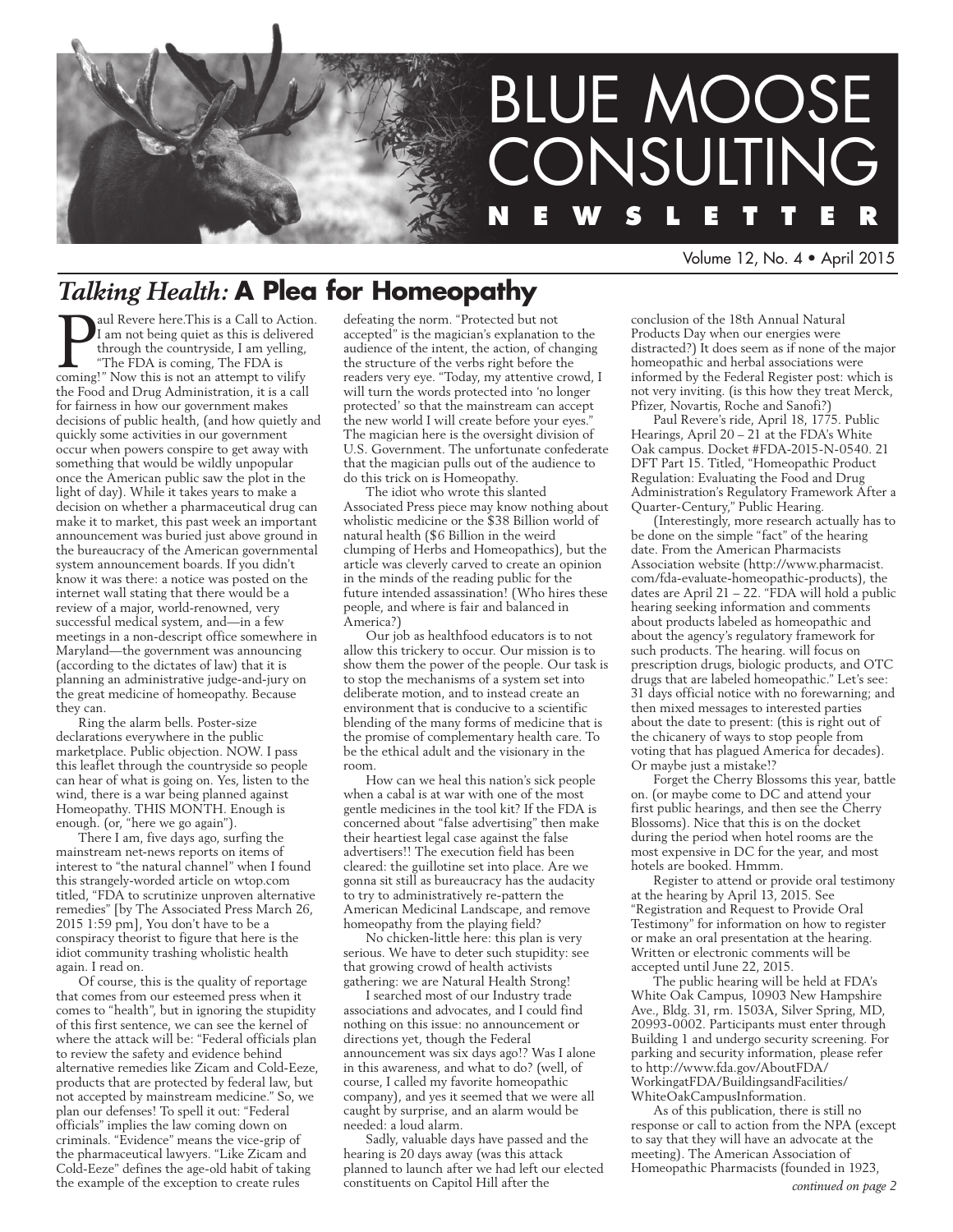#### **Homeopathy** *continued from page 1*

http://www.aahp.info) has been active, and that is because homeopathy is a recognized, valid and profitable component of the modern OTC American Pharmacy. Yet there is nothing on their website. Their legal and regulatory committee has been in dialogue with the Consumer Healthcare Products Association (CHPA), (www.chpa.org/ since 1881) who have offered Legal, PR, Research and Financial support and who will be at the FDA hearing. The National Center for Homeopathy (www. nationalcenterforhomeopathy.org) and its "Homeopathic Action Alliance" which works together, cohesively, strengthening the community and providing a unified structure to the face of homeopathy, has given no direction yet. As we wait, Paul Revere rides fast, blaring the truth!

As we are cautioned, this is purported not to be an attack on homeopathy. This is like telling a surgeon that they can continue to do their job, but they cannot have their surgical tools, or telling a farmer they can still grow crops but they cannot plant any seeds. Who is kidding whom? Homeopathy is the practice of diagnosis and the prescription of homeopathic medicines. The FDA is challenging the concept of homeopathic medicine. Nothing could be more clear!

"FDA will hold a public hearing seeking information and comments about products labeled as homeopathic and about the agency's regulatory framework for such products". Your caution is disregarded!

I have a great fear that the industry will not close ranks on this issue. Homeopathy maintains the esteemed status of an OTC Drug in the United States, a position it was able to keep after the AMA butchered alternative health care in its battle for dominance of medicine in America roughly 100 years ago. At the time, other medicines were made almost or outright—illegal in many States, but thanks to the famous story of the efforts of U.S. Senator (and practicing homeopath) Royal S. Copeland, in elected office representing New York 1923-1938, homeopathy received considerable protection when codification of medicine changed the health paradigm in the US in the late 1930s. Copeland, who was actually once President of the American Institute of Homeopathy, ensured that the Homeopathic Pharmacopeia was included in the Federal Food, Drug, and Cosmetic Act (FD&C Act) of 1938.

Homeopathic remedies are regulated by the Food and Drug Administration (FDA), which regulates manufacturing and other standards that are appropriate for homeopathic drugs, mainly through The Homeopathic Pharmacopeia of the United States (HPUS), as administered by the Homeopathic Pharmacopeia Convention of the United States and section 400.400 of the FDA Compliance Policy Guidance Manual.

As this public hearing period begins, we will see where everyone stands on the issue of this 200-year old, modern, worldwide medicinal protocol. Will the natural food allies who are regulated by DSHEA keep their camp tight and watch from afar, or will, for example, the herbal world understand that most homeopathic preparations are made from a mother tincture that is herbal? I hope it will not be an "us vs. them", especially since

homeopathy has closed ranks to help in every battle that natural medicine has fought against the pernicious attacks of the quacking allopaths in this last Century. Homeopathy is inclusive. What we all seem to abhor is allopathy's "Quack, quack: only our medicine works, quack-quack!" Exclusivity, and bad medicine.

As we mentioned in last month's BMC newsletter (March, 2015), the Spring trade association efforts to get people to better understand the benefits of the Omega-3s is a unique opportunity for the natural products store to join forces in education with an effort that is also being embraced by the drug store. In the live-and-let-live intentions of fusing a future of truly integrated medicine, we have to know how the competition (synthetic and patented pharmaceuticals) fits in the real world, and we should be willing to extend a careful hand to see if we can fairly co-exist. While that is a proactive action occurring now about Omega-3s, we also find ourselves in an unexpected moment where we will need to speak with the pharmacies and drug stores to show every community's elected officials that homeopathic medicines are helping people in every strata of commerce and medicine locally today.

This will eventually become an issue that will bring our politicians into the fray (sorry to ruin your day). There is no reason to believe that the FDA is going to take a noble, openminded approach and expand their worldview to bring homeopathy and homeopathic dispensaries into the fold of America's Medicine Cabinet. The FDA is filled with people trained in a different way of thought: a totally rigid way of thought. (It is not their fault, they were brought up that way!). Even with the formation of the National Center for Complementary and Integrative Health in 1998 and its Complementary and Alternative Medicine policy initiatives, we have seen tepid support and an intra-NIH hostility to the world medicines that stray from the mainstream model. This rigidity may be intellectually most inflamed over the concepts of "like curing like", dilution and the homeopathic worldview. I will be happy to be shocked if I see any chairs filled by advocates for homeopathy at this hearing from the NIH.

Power supports winners and the majority. Homeopathy had an advocate 80 years ago, but today medicine is all about gene therapy and the future promise of expensive, caustic or dangerous drugs that will make researchers rich! The health of America's Health Care System is tainted, lacking credibility, bullying and very omnipotently powerful! Sometimes, we can stay out of the way and co-exist quietly, but here, homeopathy is square in the sites of scientists' assassination bullet: regulation as antibiotic, killing that which you do not understand! Medical science has learned to be adapt at squelching or silencing challenge.

To remind you, Homeopathy in the United States just experienced a near mortal blow with the establishment of the long-overdue but accepted cGMPs. Many homeopathic companies folded when the rigid label requirements were instituted. Since then, the FDA visits to the manufacturing facilities of homeopathic companies have become more frequent and more intense. (truthfully, industry-watch professionals should have seen this coming!) Yet, homeopathy already complies with the same requirements of the pharmaceutical industry (though under the

HPUS). The industry has been "cleaned up" as the detractors would say: but now the attack is on the premise and legitimacy of homeopathy as practiced through its dispensary, and the sale of homeopathic medicine.

Other parts of our industry should watch the battle as it ensues, for the policies of the generals for the powerful, and their game-plans, are usually the same whether it be Round-up/ pesticides, gmos; or, the dilution of the truth, benefit and impact of "Organic" and the abduction of the Spirit of Organic with the homogenization of the USDA. The health tree of life is being chipped away at, and the health food store is the most lush garden about this way of life. Regardless of how others respond, we have to have the dignity to stand up and stop the upcoming attack.

#### **HOMEOPATHY is a Medical SYSTEM**

How do you judge a medicinal system? The FDA is apparently setting a process to judge a medicinal system. Homeopathy is a system of medicine based in large measure on the products used to treat homeopathically.

What is the basis for the FDA to judge a medical products like this? First, safety. There have never been any concerns about the safety of a properly manufactured homeopathic medicine, and with the new cGMPs, many of the rogue (always illegal) elements have been eliminated.

Second, efficacy. The greatest standard for efficacy is results. The concern is that the FDA will impose irrational standards on the expectation of how they define efficacy. Homeopathy is a wholistic form of medicine that works gradually on whole body systems. There is no lab test or "gold standard" for assessing the correct process for healing over time as best described as "peeling an onion". Positive end results occur with significant frequency with homeopathy in clinical trials (and then the opposition counters in unison: the placebo effect). Results matter. Homeopathy works, for preventative health care, optimal health and for disease states.

These are some of the flaws in the system of analysis that will probably be dragged out in the trial of Homeopathy concerning efficacy. There is a dysfunctional (unhealthy?) imbalance at work when our country cries out for better and cost-effective health care and then sets a "rigorous" standard for "market approval" with a price tag billions of dollars high. The irony is that with the presumption of that billion dollar cost is a so-called scientific calculation of safety: (please remember Vioxx here!).

Why would the government not want to hear that patients (citizens) going to homeopaths and taking OTC-homeopathics are satisfied and clinically getting well? Has it really become un-American for people in need to be able to gain relief from allergies and sleeplessness and muscle issues with products, returning again and again, that have low impact on the body, that are safe and that are low cost?

What the FDA really should be doing is showing interest in homeopathy, and supporting science and investigation to learn the nuances and to perfect this 21st Century Medicine. I don't think we will be greeted with open arms in 3 short weeks! We need to Act!

Dear Colleagues, how can I get you to act? How can I get you riled to participate with

*continued on page 6*

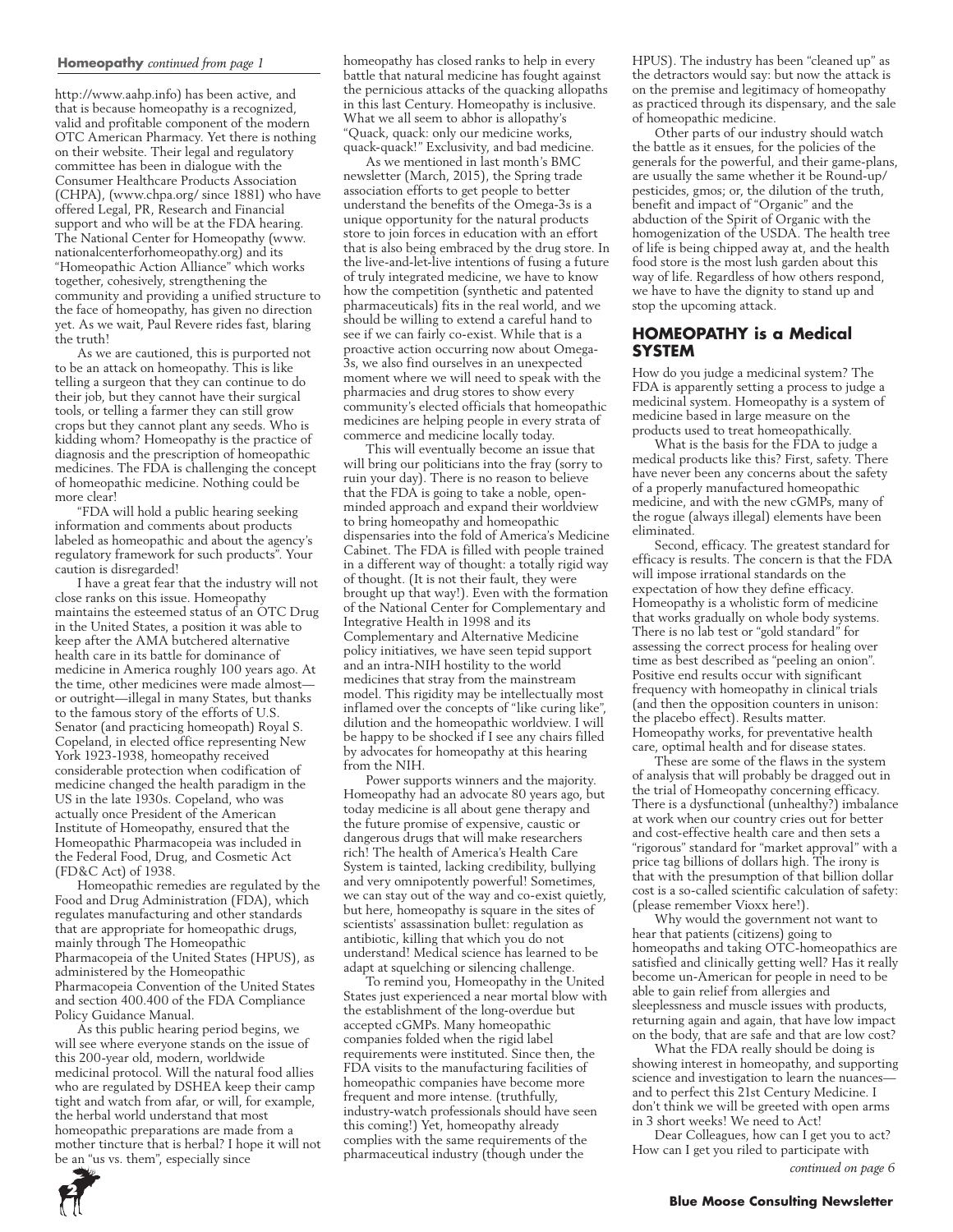

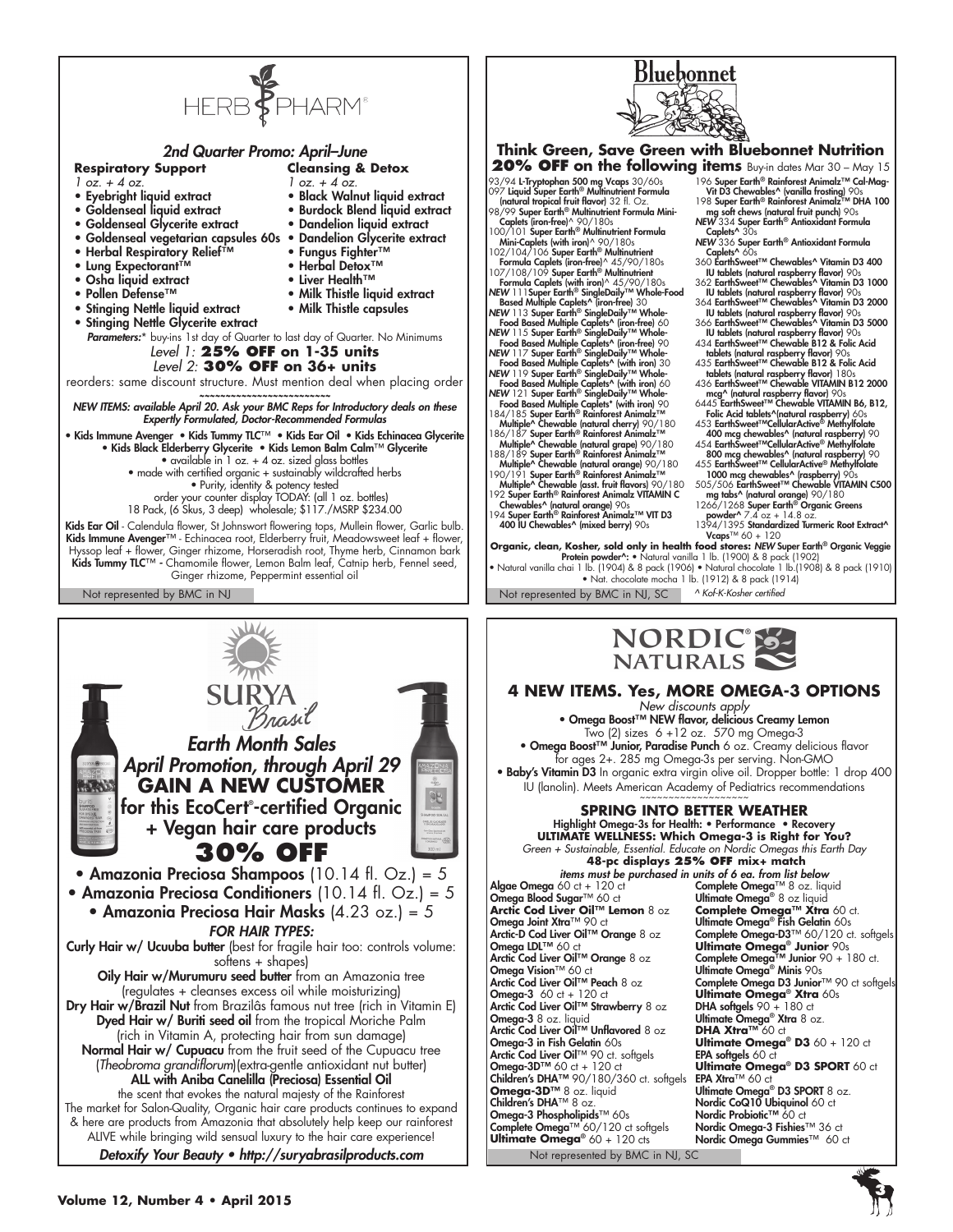

## **JUVO Organic Raw Meal** loaded with 55 premium plant-based

ingredients from an array of whole grains, fruits, vegetables, sea vegetables, mushrooms, + plant-based probiotics & enzymes. High

in phytonutrients, dietary fiber, antioxidants + vitamin/minerals to optimize your overall

- nutrition. Made in the U.S.A.
- Premium plant based foods to optimize nutrition • FREE of Gluten, Soy, Whey, Yeast, Nut, Dairy &
- Preservatives. • No Artificial Flavors, Colors, Sweeteners & Stevia

*a Noble Family, supporting the health food stores + people*

**11 products encouraging daily whole foods**

• Raw Meal Canister

- JUVO Slim Raw Meal Can
- Raw Green Superfood Can
- Raw Green Protein Can
- JUVO Raw Green Grass Bottle
- JUVO Raw Meal Green Apple
- JUVO Raw Meal Fantastic Berry SLIM • JUVO Raw Meal Vanilla Chai
- **10 Packet size (travel/intro packs)**  perfect for SUMMER MONTHS
- JUVO Raw Meal box • JUVO Raw Meal Fantastic Berry box
- JUVO Green Protein box
- *Raw, Organic, Whole, Non-GMO. Oncologist Formulated ReJUVOnate Yourself!*



**Health Education & Health Products & Aloe Vera** 

# **April Sales Items Mix & Match 24 items 20% OFF 12 items for 15% OFF**

*Must ask for discounts when placing orders* • Leg Gel 2oz

- Detox Formula 16 + 32 oz
- Aloe Gold Tablets 30 & 90 tabs (out of stock)
- Bug Beware Spray (out of stock)

**THIS IS THE BEST TIME OF YEAR** 

**FOR THESE PRODUCTS** Leg Gel *– Think ahead: 60-days to more beautiful legs.* Refreshing aloe based formula includes Horse Chestnut, Arnica, Gotu Kola, +

Vitamins C, E, & K. Leg Gel can be used from head to toe Herbal Detox Formula - detox extracts with the

power of 97% aloe vera Aloe Vera (Whole Leaf) Concentrate + Proprietary Herb Blend: Milk Thistle seed, American Ginseng root, Pau d'Arco (inner bark), Burdock root, Red Clover tops, Sheep Sorrel leaf, Astragalus root, Turkey Rhubarb root, Cats Claw & Chamomile flower [other ingredients: Apple Juice & Lemon Lime Juice Concentrate, Citric Acid, Sodium Benzoate, Potassium Sorbate]

*Whole Leaf Aloe Vera Juice Products*



#### **Happy Earth Day** *Earth means One World* **15% OFF invoice 15 pc. Displays (6) with LARGE 0.25 oz. tubes** • ONE WORLD Renew (Orange Spice with Argan Oil) • ONE WORLD Relax (Lavender Lemon + Olive Fruit) • ONE WORLD Restore (Coconut Ginger + Tamanu Oil) *The Most Sustainable Lip Balm in the World!* Eco Lips ONE WORLD™ lip balms provide beautifully crafted organic, Fair Trade Certified™ blends with amazing moisturizing properties for the lips, all packaged in large 0.30 oz biodegradable/ compostable paper tubes. Exotic oils from specific world regions provide consumers with an opportunity to connect to the source + be reminded that we all share ONE WORLD.<br>FSC paper tube ONE WORLD ECO Relieve ~ (Cocoa Vanilla Nut w/Brazil Nut) ~ FSC paper tube ONE WORLD ECO Revive (Andes Mt. Mint w/ Chia Seed Oil) ~ FSC paper tube ONE WORLD ECO Repair (Mango Ginger + Carrot Seed Oil) \* FSC- Forest Stewardship Council: https://us.fsc.org \* with Fair Trade Certified™ Theobroma Cacao (Cocoa) Seed Butter **SPREAD THE GOOD NEWS** "One World" - with the best lip balm for the world, ECO LIPS*® NOTE: ECO LIPS® new products: Vegan + Zinc SPF lip*  The best lip balm for the world

*balms should land around May 2015*



• ZERO ZITZ!® Kreamy Kleanzer Cease-the-Grease

# $\bigotimes$  Dr. Ohhira's Probiotics **The Probiotics Company PLUS**

*Your superior probiotics set just got larger*



## **3 functional probiotics: all 60 caps**

• REGA'**ACTIV**™ Cardio Wellness™ *Lactobacillus fermentum ME-3* with Vital Cardio Nutrients + CoQ10. Vegan

• REGA'**ACTIV**™ Immune & Vitality™ *Lactobacillus fermentum* with *Lactobacillus brevis* KP08 + Essential Nutrients. Vegan

**REGA'ACTIV™ Detox & Liver Health™** *Lactobacillus fermentum* ME-3 with Milk Thistle (silymarin 80%) + L-selenomethionine, Vegan

Featuring the revolutionary probiotic strain Lactobacillus fermentum ME-3, -

# **Present the best in the 21st PROBIOTIC CENTURY**

*Dr Ohhira's fermented Probiotic: here is additional support* 

*Join the Chia Revolution™ Good for You, Good for the Planet™ www.ChiaOmega.com Dr. Ohhira's Probiotics®*



# **April–May 2 Month Candle + Bodycare Promotion** The Bodycare Collection **Lavender:**

12 oz. bodycare clean & affordable (+ not through distribution)

- Shampoo Conditioner
- Hand & Body Lotion Shower Gel<br>• Massage & Body Bath Salts 20 oz.
- Massage & Body
	- **Buy 3 ea. per SKU = 10% OFF buy 6 ea. per SKU = 15% OFF buy 12 ea. per SKU = 20% OFF**

*\*must mention "BMC Special Discount" to get*  discounts with every order placed

## **Aroma Land Soy Candles: 10% OFF per case**

Sold 4 candles to a case: same SKU ~ candle + containers made at Aroma Land in Santa Fe. Like Lavender above, perfect for Mother's Day

# **Vanilla Bourbon**

Vanilla Bourbon is a wonderful, warm + rich scent of Vanilla with a hint of sweet caramel. Its delicious creamy scent offers a sense of calming to any environment & brings relaxation + caring with its comforting scent! Sale candles available in three (3) handcrafted

- containers: • Bamboo Porcelain 7.8 oz.
- HeartShell™ Porcelain 3.9 oz.
	- Mystic Porcelain 7.3 oz.

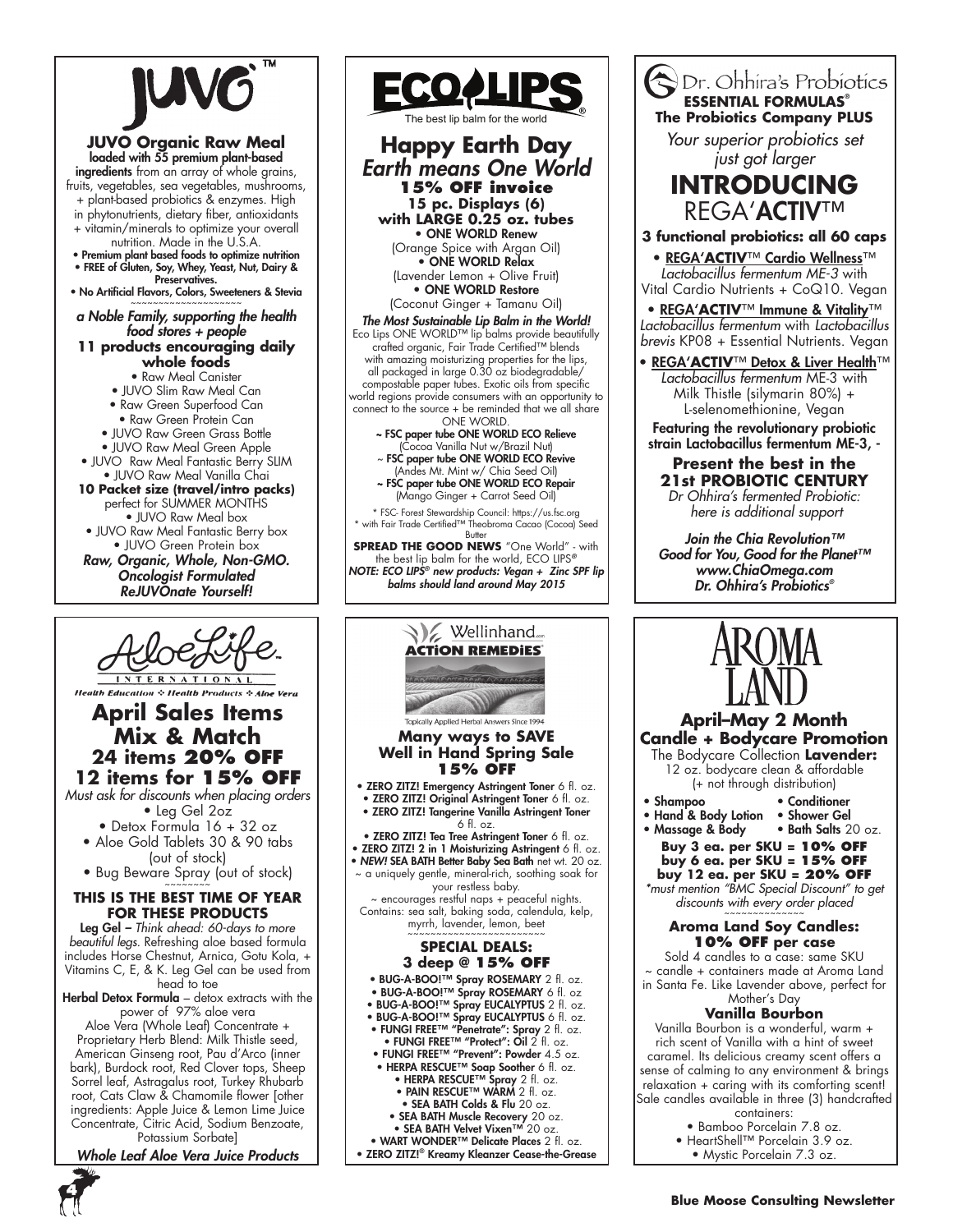# bodyceuticals

organic bodycare

# **April deals**

*Remember Mom this year with anti-aging skincare that she'll love.*  **Enjoy 20% OFF any of the 4 "Try Me" sampler kits.**

Select from:

• Face Care normal to dry • Face Care normal to combination • Calendula Face & Body • After Sun/First Aid GIVE MOM an Organic Skin Care System she will LOVE! ~~~~~~~~~~~~~~~~~

**Freshen up your face care set this spring with calendula! 20% OFF**

ALL Calendula Facial Crémes: all 2 oz. the Organic healing sun power of Calendula for all skin types

• Calendula + DMAE ULTIMATE Face Créme • Vitamin C + Calendula

• Calendula + Antioxidant Berries *Must use code "Aprilbmc" to receive sale price www.calendulaskincare.com*

# *Immune* **HEALTH BASICS**

CLINICALLY PROVEN IMMUNE SUPPORT *Seasonal Skin Health Solution* **Immune Health Basics Skin Renewal Cream**

Perhaps the best-kept beauty secret is Immune Health Basics Skin Renewal Cream. With WGP**®** 3-6, it plays a key role in healing and maintaining skin integrity. and may help improve skin hydration, to increase skin firmness and elasticity, and help protect against the harmful effects of the sun, toxins and other pollutants. Beta Glucan has been shown to enhance the skin's immune function and to protect against environmental damage.

Our unique formula of WGP**®** 3-6 and Aloe Vera cream helps keep your skin moist, wrinkle-free, smooth, and youthful looking. Improving the skin's immune function is the best way to achieve healthier looking skin and possibly reverse the signs of aging.

Immune Health Basics Skin Renewal Cream 2 oz. jar \$20.47 SRP \$34.95

*April line drive: stock up for allergy season* **Wellmune WGP® in all sizes 6 each per SKU 10% 9 each per SKU 15% 12 each per SKU 20%**



**HERBAL HEALTHCARE** 

**April 2015 Promotion 15% OFF these listed best-sellers** *purchases in 3 eas* • LiverCare® 90 veg caps • LiverCare® 180 veg caps *LiverCare*®  *is daily detox done right, while supporting the 499 other functions of the liver too!!*

• Boswellia 60 veg caps *Joint Support & Normal Flexibility* • *NEW SIZE!* Turmeric 30 veg caps:

• Turmeric 60 veg caps *AntiOxidant & Joint Support* ~~~~~~~~~~~~~~~~~~~~~~

## **SUPER DEAL 20% OFF**

• Triphala 60 veg caplets *Digestive Support* ~ *NEW SIZE* Triphala 90 veg caplets

~ NEW SIZE Triphala 30 veg caplets **ASK YOUR LOCAL HIMALAYA REP** 

**about April's trainings:** Critical information: "LiverCare and Protein Shakes" Sign up: Tuesday, April 21, 2015 6-8 PM EST Wednesday, April 22, 2015 12AM-2PM EST Thursday, April 23, 2015 12AM-12:30AM EST

**SPINS data is an indicator** Five (5) items that are #1 in their category • PartySmart® • Guggul • Ashwagandha • Bitter Melon • Gymnema + LiverCare® 90 + 180 are the best-selling single product for liver health

# **MushroomScience April – May SPECIALS on**

**MEDICINAL MUSHROOMS 4 ea. = 10% 8 ea. = 15% 12 ea. = 20%** 

**on the following items:**  not combined with other specials. Must mention "BMC March Promotion" when placing order

#### **THINK LUNGS, LIVER + SKIN** • Reishi Super Strength extract

Certified Organic\* 400 mg hot water extract 12% polysaccharides. Reishi Gano 161® 4% triterpenes. 90 veggie capsules

#### • Tremella

300 mg hot water extract 20% polysaccharides. 90 veggie capsules

~ *Reishi Super Strength* (Reishi Gano 161®) extract is the most potent Reishi supplement available in North America. In development for over 4 years, Reishi Gano 161®,is a proprietary strain representing 4 years of research and crossing various strains -using HPLC analysis of the triterpenes as the criteria for strain selection - resulting in a strain containing a much broader spectrum of the naturally-occurring triterpenes as compared to any other analyzed strain. Reishi Gano 161® has been used successfully in a series of human clinical studies at a major U.S. University, ~ *Tremella* (*Tremella fuciformis*) Tremella has always

been used for immune health. It may also help maintain the appearance & texture of the skin by helping the body maintain the production of hyaluronic acid.\*

\* These statements have not been evaluated by the Food & Drug Administration. This product is not intended to diagnose, treat, cure or prevent any disease.



**Nurturing Naturally Since 1987** 

## **APRIL Promotions 20% OFF select OTC formulas** Liquid or Pellet complexes

(Qty 6+ per SKU)\* listed below)^ **Accident~Injury Rescue** (N034)

## **Poison Ivy** (N028) **Kids Bangs~Scrapes** (F034) **Pet Injury~Rescue** (P017)

*Accident~Injury Rescue:* for symptoms associated with injury, trauma or surgery such as pain, emotional upset, bruising + inflammation. *Poison Ivy:* for symptoms associated with poison ivy, oak + sumac such as itching, burning, pain, swelling

& blistering. *Kids Bangs~Scrapes:* for symptoms associated with injury or medical procedures such as pain, emotional upset, inflammation, trauma + bruising for Kids *Pet Injury~Rescue:* for symptoms associated with injury or medical procedures such as pain, emotional upset, inflammation, trauma + bruising for Pets

# *Have 20 Skus of Newton in your store?*  Ask your BMC Rep about the new:

*Learn Stuff, Earn Stuff Initiative!* The Learn Stuff - Earn Stuff program is picking up speed. Don't miss out on the prizes + discounts. Several stores have already had their entire staff complete the training + have already taken their

20% **discount.** Ask about the product videos for the monthly promotions.

Not represented by BMC in NC, SC

# OXYLONE

# **April Sale Non-GMO/Earth Day**

**• 20% OFF 24 boxes mix & match**

Counter Top Displays + Adult Oxylent 7- ct. boxes

## **• Buy 2 Counter Tops Get 1 FREE**

\* free shipping @ \$200 \* must identify order as Promo Order to get discounts \* Promo agreement set up 4 weeks beforehand ~~~~~~~~~~~~~~~~~

**New Products:** (new product discounts apply)

**Sport Oxylent**® two (2) sizes: 30 serving canisters + 15 count boxes

*DRINKOxylentFUELLife™*

# • ENERGY • STAMINA • RECOVERY

 with Citrulline Malate, B Vitamins, Creatine MagnaPower® , Electrolytes + Albion® TRAACS® Minerals, Sustamine® (Glutamine + Alanine), vegetarian S.O.D. (Superoxide Dismutase), Superfruit AuroraBlue® blueberry, Vitamin C (calcium ascorbate), Vitamin D (lanolin)+ Bioperine®

~ All in an effervescent technology for fast + high absorption ~ Zero calories *YOUR SPORTS NUTRITION SECTION JUST GOT MUCH BETTER*

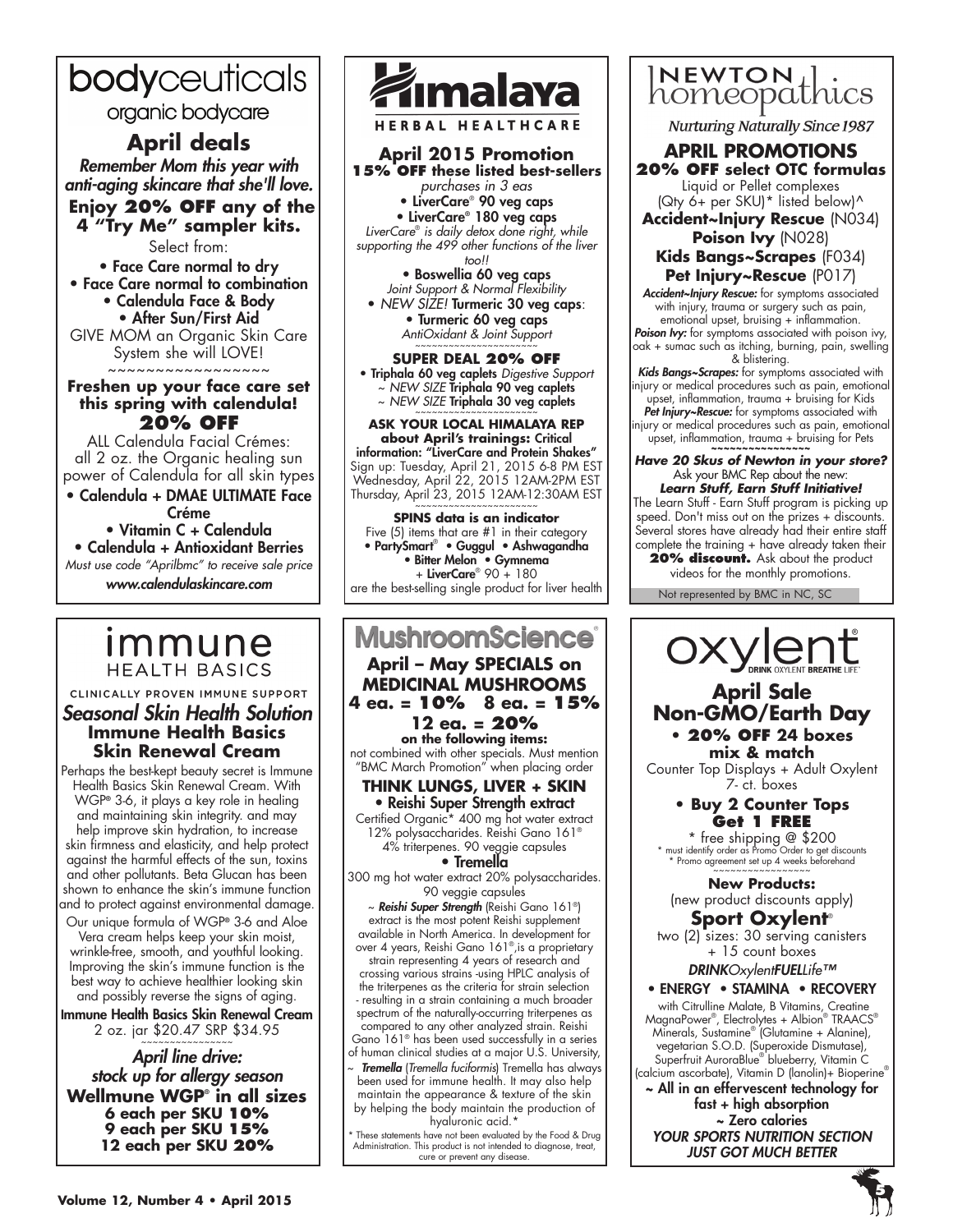#### **Homeopathy** *continued from page 2*

some good, old-fashioned grassroots activism? Is this a turning point, where the people tell its government that the conspiracy theories have to stop, and that health can occur through natural means, with natural things, in a simple and cost-effective manner that is accessible to everyone? While it would be hard to get the editorial boards, and the talking heads (and even politicians) to stop incorrect statements that they have been fed without question("the natural products industry is unregulated") we should be able to get scientists to stop trashing legitimate science. We should get the scientists in our government to participate in legitimate research to see areas where homeopathy can help. And we should demand that government not try to take away health options that work, that are desired and that being relief.

How about a little irreverent cynical skewering of the powers that be? Is that what it will take for you to write a powerful letter: to your local Congressperson telling them that there are hearings going on in a frivolous manner about an issue that you take very seriously which affects your health directly (and the health, in the case of store owners and employees, of your local livelihood?) Is it time that you brushed up on your facts and went to your local Congressperson's office to see if they knew what homeopathy was? To ask if they knew the worldwide breath of successful health use with homeopathy, and if they had by chance heard any strange comments that they might want to have explained to them about this medicine? Is now the time to work on an article with a friend or colleague that you



**6**

submit to your local paper titled, "Local Healthfood Store Owner Stands Up for Homeopathy"? I am willing to help ghostwrite, or edit, a template outline that you can adjust and personalize that will speak the facts. Challenge yourself to see how much you already know about homeopathy and see how powerful a writer and educator you are yourself. Local store owner stands up for homeopathy!

So, first, a little irreverence on how magistrates could have the presumption to believe that good people will just sit around as the court makes a charade of truth, facts and science while denigrating a viable and vital method of healing, health and symptom relief.

Paul Revere gets off his horse and saddles up for a good old-fashioned fact check.

Do no harm. If homeopathy is above all else benign and if those who rail against it accuse it as being valueless, then why would they even bother with it?

Can you really justify "regulating" this supposed placebo effect, saying that it is false advertising, when we are besieged with soulnumbing indignant shamefaced pharmaceutical propaganda for 10 to 30 minutes every evening in the prime-time tv viewing hours alone? Your decision for these hearings is indecent!

Do the assembled government-employed experts have nothing better to do? Maybe there ought to be an investigation into why these investigations are taking place in the first place? (we were taught in Latin from the Roman poet Juvenal, "Quis custodiet ipsos custodes?": "Who will guard the guards but the guards themselves?"). The people should maybe



clamor for a changing of the guards!!! Priorities? Homeopathy has almost zero Adverse Event Reactions on file. Grade the methods of medicine in the U.S.: homeopathy is safer than food!

Nothing better to do?: let's get our government tax-payer dollar priorities in order. Not worried about people dying in Hospitals and Nursing Homes because of MSRA, C-Diff? Any relationship to antibiotics, and are you assiduously monitoring that subpar and often counterfeit generic pharmaceutical material on your diligent inspections of the plants where product is made in China?

I do not believe that there is one homeopathic product, in the natural channel at least, that is manufactured in China. Most are Made in the USA—with safe production not burdensome or polluting to the environment: not like our industrialized pharmaceutical counterparts which at the very least destroy America's treasured clean waters in production. Counterfeit drugs being sold everywhere, making them more common than the penny or two dollar bill: what is with this allocation of resources on homeopathy as the culprit? I must say, your powers of managerial oversight and decision-making seem, well, drugged.

If this is your supposed 25 year review of homeopathy—a claim I challenge—then invite me to your 25-year review of the pharmaceutical industry. While that wolf has changed its clothes so many times that I thought it was a clothing manufacture factory, the homeopathic production, methodology, expression and rule-following has remained one of the most constant things in American life and commerce since the 1790s—and the health results have remained constant for that long as well. Maybe it is time to thank homeopathy for being such a significant constant provider of health: 200 years of the delivery of medicine, just as it is promised theoretically and in practice. Homeopathy was 180 years old when the miracle penicillin was born, and penicillin is facing obsolescence.

Do no harm? Homeopathy is the finest definition of that Hippocratic Oath, "Primum non nocere": first, do no harm.

The great modern clamor for free enterprise and market forces is best exemplified in a form of medicine that is safe and that the people want. Homeopathy is safe, and people want it: more and more. Let's let the market determine effectiveness. People purchase, re-buy, love and trust homeopathy for that important primary word, safety.

"Efficacy" should mean effective results. A simple, thefreedictionary.com definition reads, "Power or capacity to produce a desired effect; effectiveness." Now, let's see then, we have the AMA definition of "efficacious" which reads, "we will review a study that we conduct and we will interpret the study and determine what the study says. Something is efficacious if we say it is so". Caveat: "we (the scientific majority) will determine if a study is valid in efficacy no matter what authorities of a contrary view say. And anyone who disagrees is a heretic, a quack or stupid".

Wait. Wait, wait—you can't do that. That is morally and logically and actually legally imprecise and, I challenge, actually a better definition of "stupid."

I ask: have I not parlayed the modern, accepted definition of the strange and aberrant illusion that "medicine" has created around the *continued on page 7*

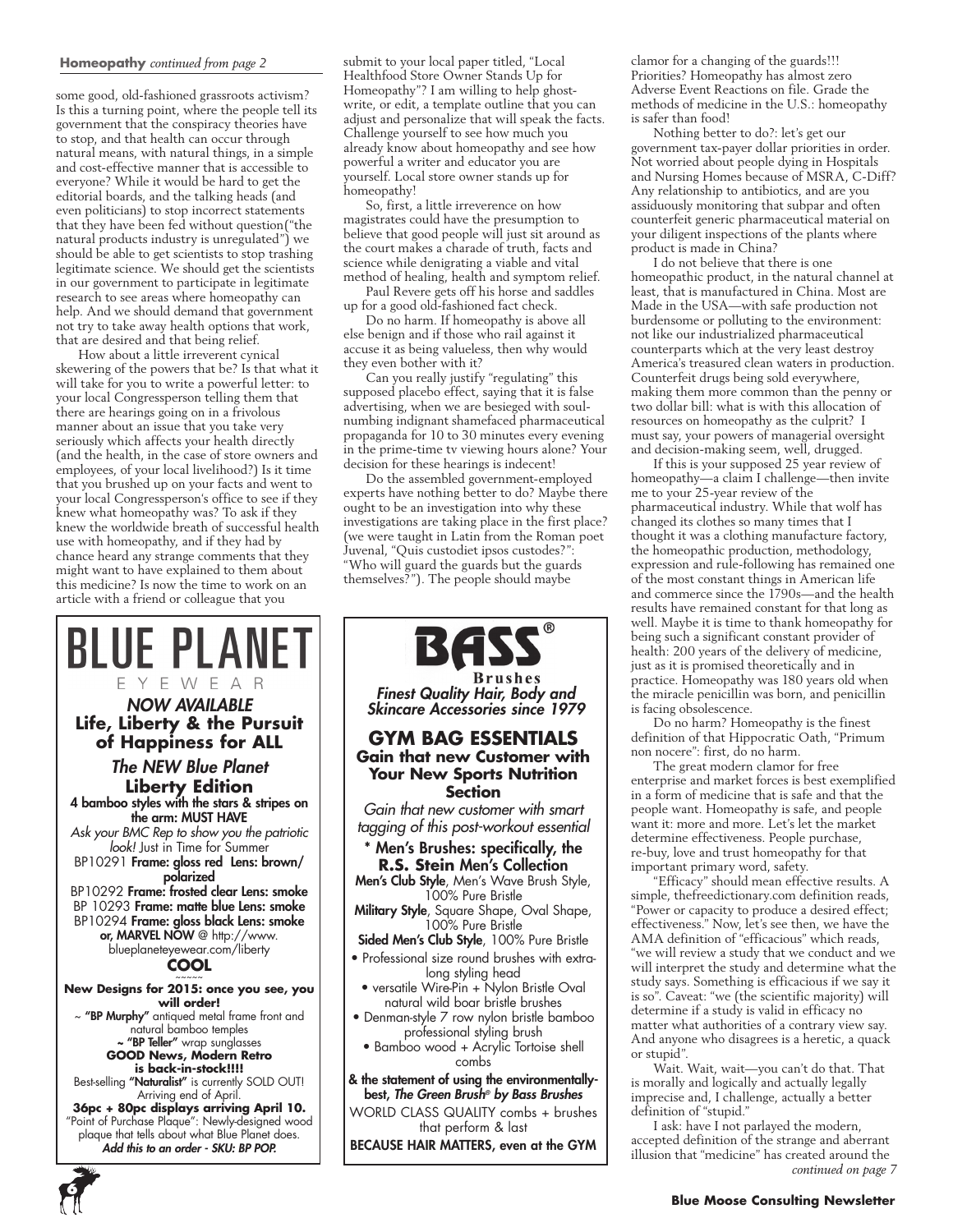#### **Homeopathy** *continued from page 6*

word "efficacy" fairly well? We all are living in this science fiction land every day. Science has stopped being what it says it is, and that happened in certain quadrants, decades ago. Truth bends to power, or so the magician wants us to believe. 16 drugs for the elderly: line up the dead.

Clang, clang, clang, clang, clang. "The FDA are coming, the FDA are coming!"

We have to stand up as the Emperor speaks and tell the Emperor that he/she/it (is the Emperor a Corporation?) has no clothes. Your "Gold Standard" is not the only justifiable "form" of scientific inquiry. Clinical observation, accumulated reported response, long-term mass data ARE VALID. Get over it. Stop biting yourselves in the back and sneering, glaring at other entities working for similar goals. Um, excuse me it is health that we are talking about here, whitecoat. Many people can find good health strategies, and you cannot define it!

By the way, Homeopathy Works!

Mainstream medicine's holy grail "gold standard" is what they will wheel into the room against homeopathy, and we should all snicker and tell the trojan horse that it has no clothes. We should be Health Food Strong! Time to close shop on this incestuous form of American medicine (exported to other parts of the world through our venerable University systems) with its haughty presumptions of gold standard clinically-"controlled" and doctor-judged, peerreviewed studies that portend to make all other evidence wrong and baseless.

Incorrecto bozo. Take your fabricated "claims", and your feckless, prejudicial, opinionated meta-analyses (note they are synonyms), and listen, and become part of the dialogue: because we insist now that you listen. You are not the lecturing authority: you are the fellow explorer, seeking the truth! Your 75 years have only poisoned the water with pharmaceutical run-off and bankrupted our health care system. FDA, the people would like to speak!

In this imposed process starting late April, many will try to negotiate and rationalize and placate the experts on the other end of the table. Our lead negotiators will especially follow the decorum of this professional courtesy. I will sneer at their inability to fight. Get people's clothes dirty, show some red from their nose, and then negotiate. {I grew up in Philly, the Birthplace of Freedom) Show that you are serious, and you have legions of supporters just waiting to arise!

We should challenge them to see how much they have studied and understand the topic that they are reviewing. Don't preach down to me with your old gold standards and the ta-ta of "those studies were not peerreviewed according to our gold standards" because your snobbery is that, and not science. Let's grapple with the science about homeopathy. Go international. Open the analysis to every valid study. Analyze that.

Yo, FDA. You are not judge and jury. You are government employees, here to bring health through science. Get off the high horse, and meet the people. We are here, and have been taking homeopathic products for years. Doesn't it feel good to work with the people? Hey, check this out: we can get things done together! Let's stop having lawyers write medical

policy, and let's speak with the clinicians. Stop

# **We Are Health Food People**

#### **Famous People Who Have Used Homeopathy**

Ever have to change an entire newsletter edition at the 11th hour because of a call to action for a very important political event with potentially very negative effects? Well now I have.

Welcome to the BMC April 2015 BMC Newsletter. For this edition of the We Are Health Food People, here are famous people who are reported

to have used homeopathy including many who proudly expressed their happy satisfaction with how homeopathy worked for them. **Homeopathy Works!**

*Now:* Johnny Depp, Cindy Crawford, Paul McCartney, Priscilla and Lisa Marie Presley, Catherine Zeta-Jones, Jane Seymour, Olivia Newton-John, the Chili Peppers, Axl Rose, Pete Townshend, Nelly Furtado, Jade Jagger, former Prime Minister of England Tony Blair, David Beckham, track stars Jim Rogers and Usain Bolt, Boris Becker, Martina Navratilova, Paul O'Neill (NY Yankee), Pat Riley (Miami Heat), Jose Maria Olazabal, Juliana Margulies, Tina Turner, Cher, Pamela Anderson, Whoopi Goldberg, Tobey Maguire, Orlando Bloom, Naomie Harris, Jane Fonda, Rosie O'Donnell, Martin Sheen, Lesley Anne Warren, Linda Gray, Susan Blakely, Cybil Sheppard, Angelica Houston, Jerry Hall, Diane von Furstenberg, Ashley Judd, Naomi Judd, Blythe Danner, and the author, Michael Hennessey.

*Then:* Henry David Thoreau, Charles Darwin, seven (7) Catholic Popes, Mother Theresa, Mahatma Gandhi, Dizzie Gillespie, Ludwig van Beethoven, composer Richard Wagner, Mark Twain, W.B. Yeats, American Presidents James Garfield, William McKinley, Bill Clinton. J.D. Rockefeller, Michael York, JD Salinger, William Thackeray, Benjamin Disraeli, Pope Pius X, Louisa May Alcott, Susan B. Anthony, William Lloyd Garrison, Daniel Webster, Harriet Beecher Stowe, Henry Wadsworth Longfellow, Alfred Tennyson, George Bernard Shaw, Washington Irving, William Seward, General George B. McClellan, Jackson Pollock, W.C. Fields, Vidal Sassoon, Cliff Robertson, Norman Cousins, Harold Griffith, MD, Dr. Charles Menninger and Marlene Dietrich.

If you want to show appreciation for all of this urgent, fast, relentless last minute work to alert you about these issues, you can do me two favors

PLEA: GET INVOLVED with all of the above:

write letters to the FDA, to your Congressperson and to your local newspaper

put out an education table in your store now

speak about this issue loudly for the rest of the year. No rest

And increase your support for **Newton Homeopathics**, one of the best homeopathic companies in the world. There is no company with a better social mission making homeopathy today, a great legacy to the amazing healer, Dr. Luc Chaltin.

calling those who disagree with you heretics: your parents taught you better. And those clowns that come out of the woodwork from some recessed University basement office and quack: they have no clothes on. You are rolling out trojan horses of naked clowns. The gig is up: we aren't falling for it anymore. We are the people, and we are here. And we want affordable health, that we can just go pick up in a local healthfood store (or even drug store) when we need it. If it doesn't work, as some homeopathic remedies do not for some people, then we have taken our own chances with our own money and the cost was not too steep: and I like that there are no side-effects. SO BACK  $OFF<sup>1</sup>$ 

But then again, we do need to speak civilly. This rant is like a cheerleader, like a—well a Paul Revere-like character with potty mouth who speaks only the clear truth.

Outside this conversation, we need to show that we expect a fair investigation. We will show up lawyered, because we are dealing with the man and this is the way the man rolls. We are people and we can share our many success stories, and don't pat me on the head and say "that is nice" because, to condescension, I respond I am speaking to my Congressperson who allows money to roll to your offices. Let's work together. Homeopathy has so much to offer.

OK, so I have had my fun, I have said my piece. I now need you to do the same.

I spoke clearly and truthfully from my heart to influence you to act. Your turn.

The BMC April newsletter was going in a different direction until I read the news that day. I am riled enough to travel the countryside here, with my bulletins that I am tacking up on the tree of your brain: ACT. Act up! Be heard and be loud.

Who will protect the willing customer and their ability to have access to inexpensive and satisfying "alternative" medicine. From your store, we need to make that stand now.

I feel more like a writer of that Declaration of Independence than Paul Revere after this ride. Exhausted by still inspired. I hand the task over to you now, fellow freedom-fighter. There are more troops to wake up. What Paul Revere actually called out through the countryside was "The Regulars are coming." What is gonna try to hit us like a freight-train is the status quo. First, we have to say, your track-record does not give you authority to not be challenged yourself: We need to find a working affordable system together. Our alternative systems of healing—the complementary systems—are gonna be attacked soon. I end with a few quotes from a hero of mine, and fellow Philadelphian, Ben Franklin:

\* Ben: "Without continual growth and progress, such words as improvement, achievement and success have no meaning." Now is the next step of homeopathy!

\* Ben: "Tell me and I forget. Teach me and I remember. Involve me and I learn." Time for us to get involved intensely in shaping the future of homeopathy for the next 250 years. This is for the 7th Generation now.

\* Ben: "By failing to prepare, you are preparing to fail." For homeopathy, we will prepare and succeed.

\* "An ounce of prevention is worth a pound of cure"—Ben Franklin

Look for clearer direction very, very soon and joining our team. ❂